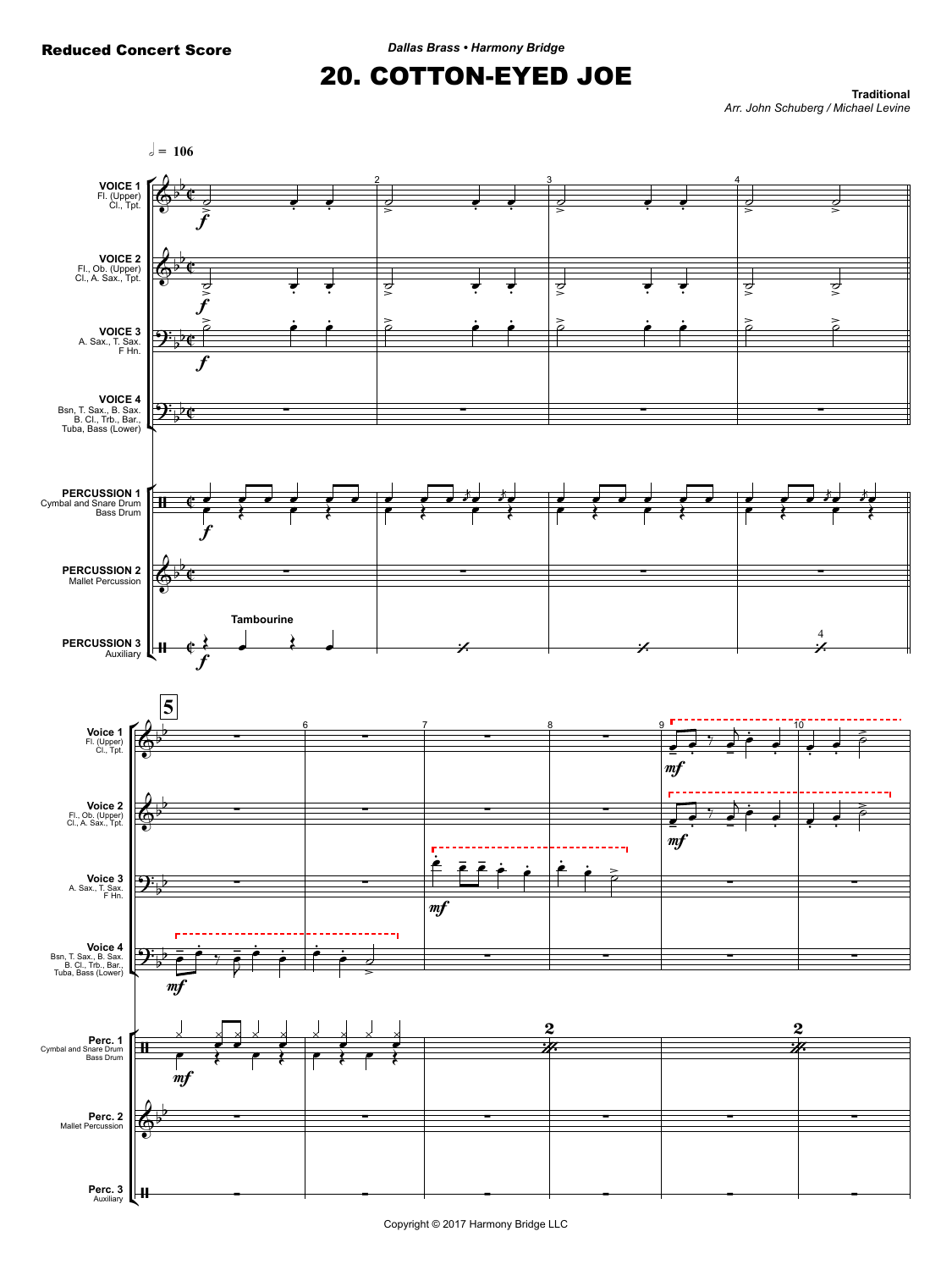## *20. Cotton-Eyed Joe*